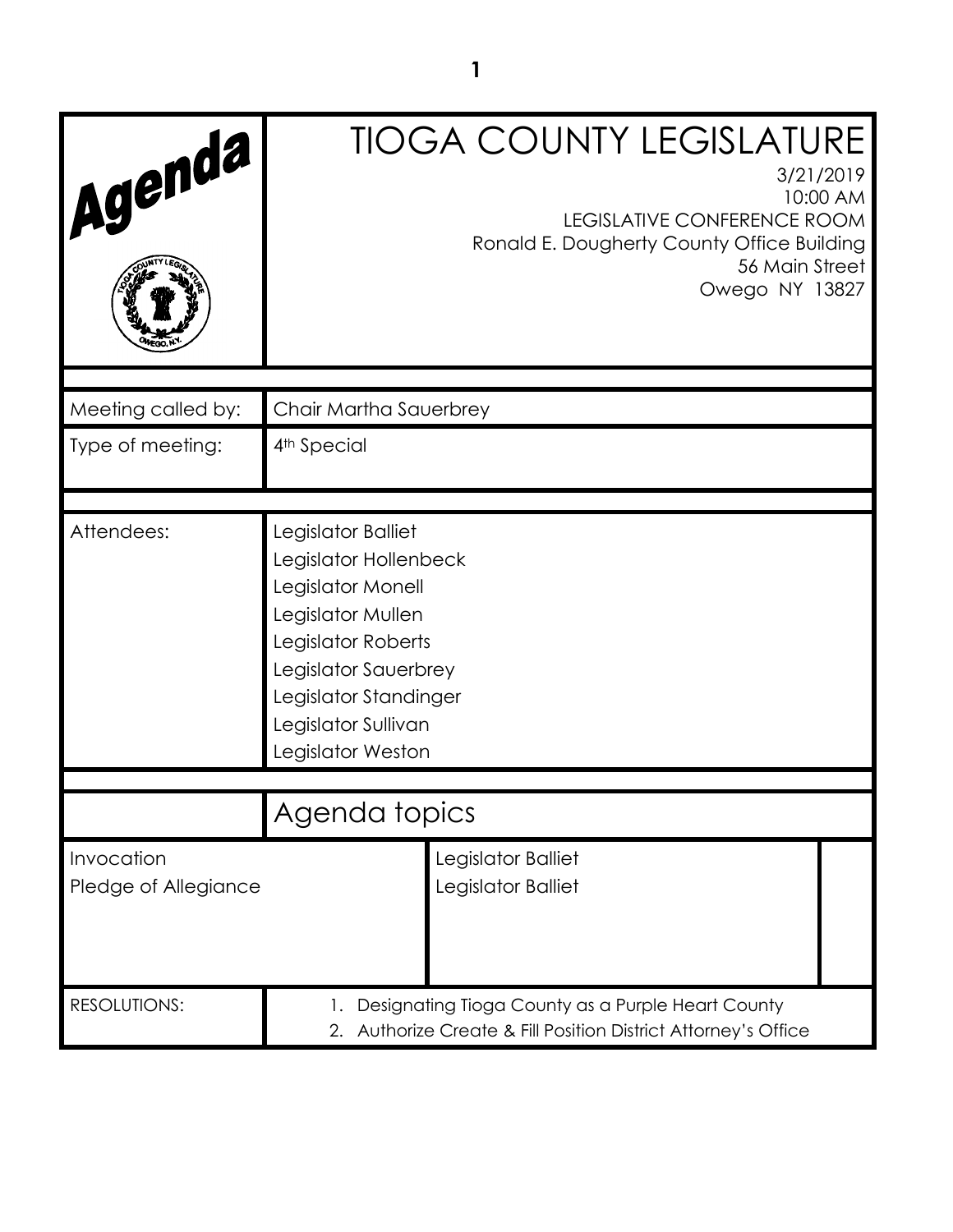## REFERRED TO: ADMINISTRATIVE SERVICES COMMITTEE

## RESOLUTION NO. -19 DESIGNATING TIOGA COUNTY AS A PURPLE HEART COUNTY

WHEREAS: The Tioga County Veterans Service Agency, Tioga County Legislature, and the residents of Tioga County have great admiration and respect and gratitude for all of our veterans who have served this country in the Armed Forces; and

WHEREAS: The Purple Heart, original created by George Washington in 1782 as the "Badge of Military Merit", is the oldest military decoration still in use; and

WHEREAS: The Purple Heart is awarded to any member of the United States Armed Forces wounded or killed in combat against a declared enemy of the United States; and

WHEREAS: There have been 167 residents of Tioga County who made the ultimate sacrifice in service to their country from World War I through our current conflicts and there are numerous combat-wounded veterans currently residing within Tioga County; therefore be it

RESOLVED: That the Tioga County Legislature hereby designates Tioga County as a Purple Heart County, honoring the service and sacrifice of our men and women who were wounded or killed by the enemy while serving in uniform to protect the freedoms enjoyed by all Americans.